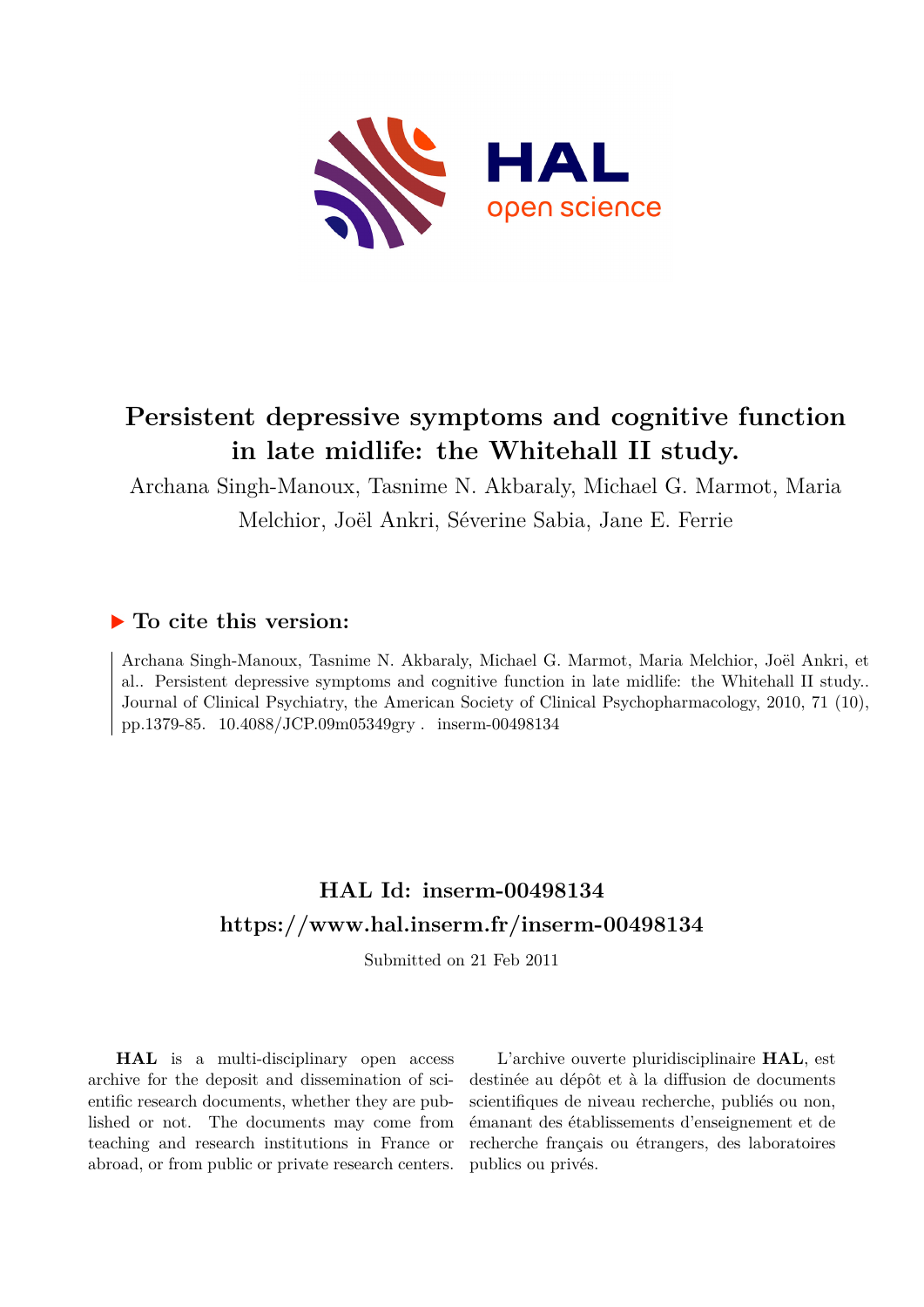## *Persistent depressive symptoms and cognitive function in late midlife: the Whitehall II study*

**Archana Singh-Manoux** 1 2 3 \* **, Tasnime N. Akbaraly** 3 4 **, Michael Marmot** <sup>3</sup> **, Maria Melchior** <sup>2</sup> **, Jo**ë**l Ankri** <sup>1</sup> **, S**é**verine Sabia** <sup>2</sup> **, Jane E. Ferrie** <sup>3</sup>

*Centre de G rontologie 1* <sup>é</sup> *Assistance publique - H*ô*pitaux de Paris (AP-HP) , H*ô*pital Sainte P*é*rine , FR*

*Sant publique et pid miologie des d terminants professionnels et sociaux de la sant 2* <sup>é</sup> <sup>é</sup> <sup>é</sup> <sup>é</sup> <sup>é</sup> *INSERM : U687 , IFR69 , Universit*é *Paris Sud - Paris XI , Universit*é *de Versailles-Saint Quentin en Yvelines , H*ô*pital Paul Brousse 16, av Paul Vaillant Couturier 94807 VILLEJUIF,FR*

<sup>3</sup> Department of Epidemiology and Public Health University College London, London, GB

*Pathologies du syst me nerveux : recherche pid miologique et clinique 4* <sup>è</sup> <sup>é</sup> <sup>é</sup> *INSERM : U888 , IFR76 , Universit*é *Montpellier I , H*ô*pital la colombiere 39, avenue charles flahault BP 34493 -pav 42 calixte cavalier 34093 MONTPELLIER CEDEX 5,FR*

\* Correspondence should be adressed to: Archana Singh-Manoux <archana.singh-manoux@inserm.fr >

#### **Abstract Objective**

**Depression has been widely linked to poor cognition and dementia in the elderly. However, comorbidity at older ages does not allow an assessment of the role of mental health as a risk factor for cognitive outcomes. We examined the association between depressive symptoms, measured 6 times over an 18-year period, and cognitive deficits in late midlife.**

#### **Methods**

**4271 men and women (35**–**55 years at baseline) from the Whitehall II study were followed up for 18 years during which depressive symptoms were assessed 6 times using the General Health Questionnaire depression subscale. Cognition was assessed at the most recent wave (2002**–**2004, mean age 61, range 50**–**74) using six tests: memory, reasoning, vocabulary, 2 tests of verbal fluency and the MMSE (Mini Mental State Examination). Cognitive deficit was defined as MMSE <28 and performance in the worst sex-specific quintile for the other tests.**

### **Results**

**History of depressive symptoms, once or more in the 6 times assessed, had a weak association with some of the cognitive tests. However, in analysis adjusted for sociodemographic variables, diabetes, coronary heart disease, hypertension, stroke, & anti-depressant use, persistent depressive symptoms (4**–**6 times) were associated with cognitive deficits on all tests: memory (Odds Ratio (OR)**=**1.91; 95**% **Confidence Interval (CI)**=**1.36**–**2.67), reasoning (OR**=**1.60; 95**% **CI**=**1.15**–**2.20), vocabulary (OR**=**1.75; 95**% **CI**= **1.27**–**2.41), phonemic fluency (OR**=**1.40; 95**% **CI**=**1.00**–**1.94), semantic fluency (OR**=**1.68; 95**% **CI**=**1.20**–**2.35), and the MMSE (OR**= **1.76; 95**% **CI**=**1.25**–**2.50).**

#### **Conclusions**

**Our data show that depressive episodes tend to persist in some individuals and these individuals are at a greater risk of cognitive deficits in late midlife.**

**MESH Keywords** Adult ; Aged ; Aging ; psychology ; Cognition Disorders ; complications ; diagnosis ; Depression ; complications ; diagnosis ; Female ; Follow-Up Studies ; Geriatric Assessment ; methods ; Humans ; Male ; Middle Aged ; Psychomotor Performance

## **Introduction**

Depression1 and impaired cognition2 are common conditions in the elderly and their co-morbid prevalence doubles every five years after the age of 70, leading to both conditions being present in 25% of those over 85 years of age 3 . Depression has been shown to be associated with poor cognitive performance 4 –9, cognitive decline 10 –15 and demential 1;16 –32. Three explanations of these associations have been put forward. The first is that depressive symptoms themselves are a psychological reaction to the awareness of declining cognitive capacities9 ;29 ;33 . Another implicates a common cause like vascular disease10 ;11 ;19 ;25 ;30 ;31 , while the third view is that depression is a risk factor for cognitive decline12 ;14 ;15 ;18 ;32 ;34 ;35 . This debate on depression as a cause or consequence of cognitive decline is further confused by the presence of cross-sectional, but lack of longitudinal associations, in the same studies6 ;7 .

Most of the research in this domain has been carried out on the elderly,  $5 - 10$ ;  $12$ ;  $14$ ;  $16 - 23$ ;  $26$ ;  $27$ ;  $29 - 31$ ;  $35$  where incipient dementia is likely to introduce some recall bias in the results. Thus, it is possible that depression is both a remote risk factor and a proximal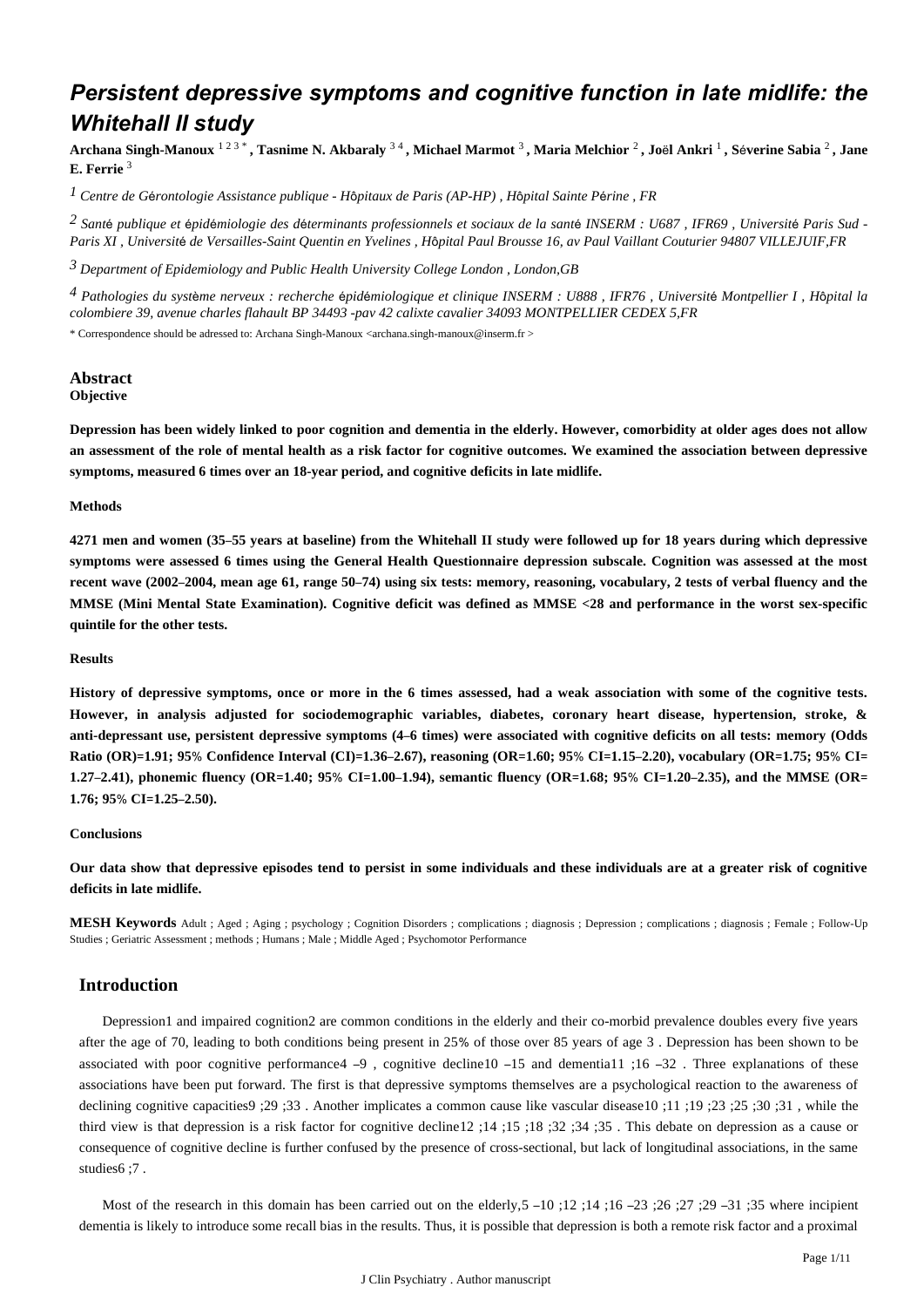prodromal feature of Alzheimer's Disease (AD)36 . It is now widely accepted that dementia develops over many years, perhaps 20–30 years,37 but much research on the identification of risk factors for dementia is undertaken in elderly populations. There is considerable evidence to link poor adult cognition to late-life dementia;38 ;39 but few studies have looked at the association between depression and cognition at earlier ages. One exception, a small case control study on individuals aged 20 to 64 years, found major depression to be associated with deficits in memory and mental flexibility4 . Another large study on middle aged adults, from a clinical population, used hospital admission data to show that the risk of dementia increased with the number of episodes of depressive disorders28 .

The temporal dimension in the association between depression and cognitive impairment40 is crucial in order to assess whether depression, amenable to treatment, is a risk factor for cognitive outcomes. However, most studies use one measure of depression and examine cognitive function either cross-sectionally or cognitive decline prospectively. Thus, it remains unclear whether recurrent or multiple episodes of depression have a stronger affect on cognition. The primary objective of our study is to examine the association between history and frequency of depressive symptoms, measured 6 times over an 18-year period, and cognitive deficits using a range of cognitive tests in late midlife. We also examine cross-sectional associations, and associations with proximal and distal measures of depressive symptoms.

## **Methods**

The target population for the Whitehall II study was all London-based office staff, aged 35–55 years, working in 20 civil service departments41 . Baseline screening (Phase 1) took place during 1985–1988 (N=10,308; 67% men), and involved a clinical examination and a self-administered questionnaire containing sections on demographic characteristics, health, lifestyle factors, work characteristics, social support and life events. The clinical examination included measures of blood pressure, anthropometry, biochemical measurements, neuroendocrine function, and subclinical markers of cardiovascular disease. Subsequent phases of data collection have alternated between postal questionnaire alone: Phases 2 (1989–1990), 4 (1995–1996), 6 (2001) and 8 (2006) and postal questionnaire accompanied by a clinical examination: Phases 3 (1991–1993), 5 (1997–1999) and 7 (2002–2004). The University College London ethics committee approved this study.

#### **Depressive symptoms**

In the Whitehall II study a four-item depression subscale has been identified42 from the 30-item General Health Questionnaire (GHQ) 43 on the basis of factor analysis and comparison with the 7-item depression subscale of the GHQ-2844 . These items were as follows: " thinking of yourself as a worthless person", "felt life is entirely hopeless", "felt life isn't worth living", "found at times you couldn't do anything because your nerves were too bad". Depressive symptoms were assessed by summing all items scored on a Likert scale from 0–3. Respondents scoring 0–3 were considered "non-cases" and those scoring 4 or more, "GHQ depression cases". GHQ depressive symptoms were assessed at Phases 1, 2, 3, 5, 6 and 7 of the study and used to construct a summary score, range 0 to 6, indicating the number of times a person is a case. 'Distal' (to the measure of cognition) depressive symptoms were defined as GHQ depression in the first three assessments (phases 1, 2 and 3), over the first six years of follow-up. "Proximal' (to the measure of cognition) depressive symptoms were defined as GHQ depression in the last three assessments (phases 5, 6 and 7), over the last six of the total 18-year follow-up.

#### **Cognitive function**

The cognitive test battery, administered at Phase 7 (2002–2004), consisted of six standard tasks chosen to provide a comprehensive assessment of cognitive function. The six tests are as follows:

Short-term verbal memory was assessed with a 20-word free recall test. Participants were presented a list of 20 one or two syllable words at two second intervals and were then asked to recall in writing as many of the words in any order and had two minutes to do so.

The Alice Heim 4-I (AH4-I) is composed of a series of 65 verbal and mathematical reasoning items of increasing difficulty45 . It tests inductive reasoning , measuring the ability to identify patterns and infer principles and rules. Participants had 10 minutes to do this section.

Vocabulary was assessed using the Mill Hill Vocabulary tes t,46 used in its multiple format, consisting of a list of 33 stimulus words ordered by increasing difficulty and six response choices.

We used two measures of verbal fluency : phonemic and semantic47. Phonemic fluency was assessed via "S" words and semantic fluency via "animal" words. Subjects were asked to recall in writing as many words beginning with "S" and as many animal names as they could. One minute was allowed for each test.

Finally, the 30-item Mini-Mental-State-Examination (MMSE) was used to assess global cognitive status 48 .

**Covariates** used were age, sex, highest qualification on leaving full-time education (primary school, lower secondary school, higher secondary school, university, and higher university degree) and marital status (married/cohabiting, single, widowed, and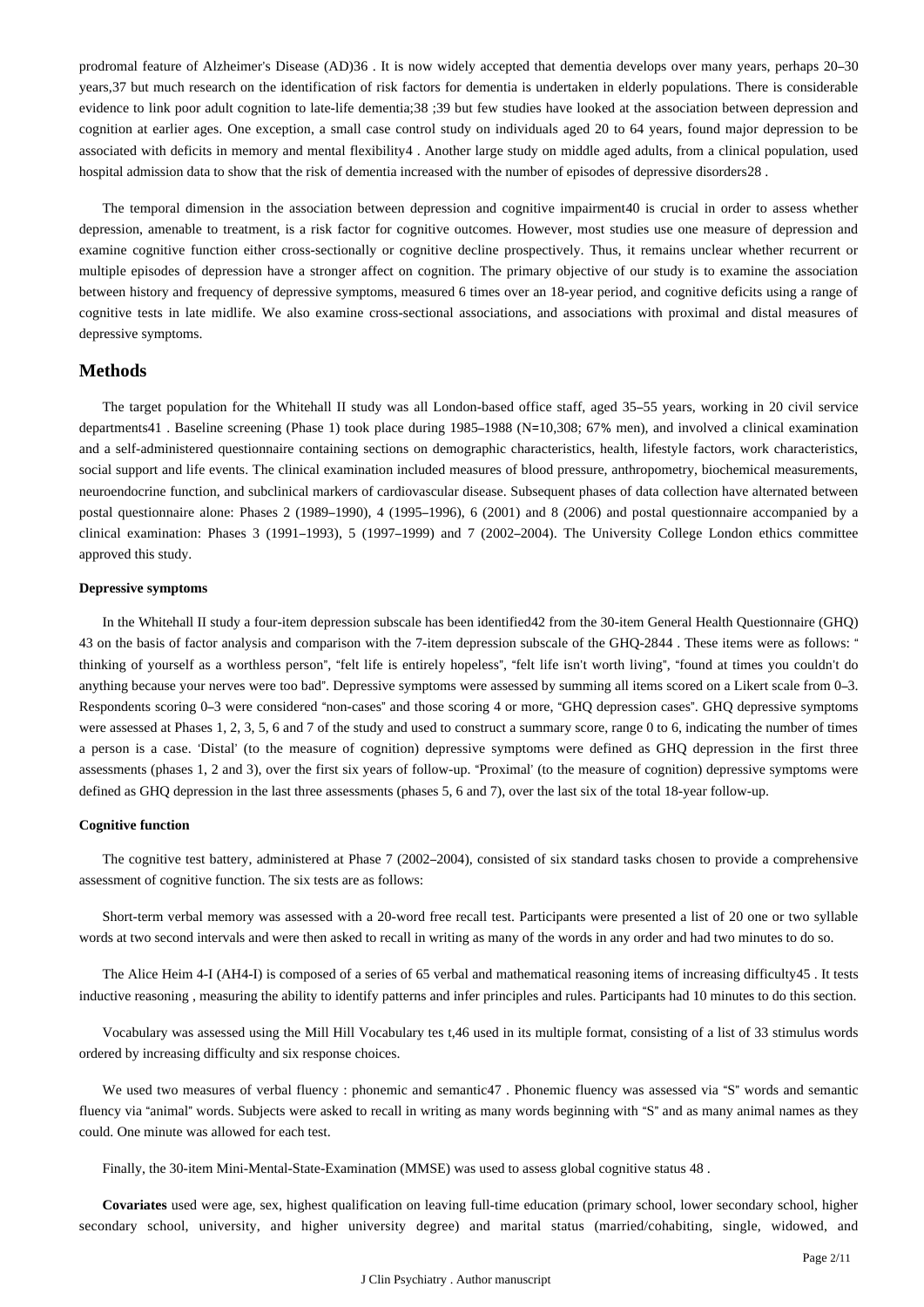divorced/separated). As measures of health are associated with depression and cognition,31 40 we adjusted for the effects of diabetes (self-report of doctor diagnosis), clinically validated Coronary Heart Disease (CHD), stroke (self-report of doctor diagnosis) and hypertension (systolic and diastolic blood pressure >140/90 mm/Hg or treatment for hypertension). Anti-depressant use was assessed using a questionnaire on medications.

#### **Statistical analysis**

Scores in the lowest sex-specific quintile for all tests except the MMSE were seen to represent cognitive deficit. Among men (women), deficit was defined as scores below 5 (5) for memory, 39 (30) for the AH4-I, 24 (20) for the Mill-Hill, 13 (12) for phonemic fluency, and 13 (12) for semantic fluency. For the MMSE, instead of applying the standard cut off used in elderly populations, we used a higher cut-off of 28 in order to match the categorisation for other cognitive tests, leading to 12.1% men and 14.7% women to be classified as having cognitive deficit.

We first examined the association between GHQ depression and cognitive deficit using the broad categorization of those with and without a history of depressive symptoms at Phase 7. Thus, depression "caseness" at any phase over the 18-year follow-up led the individual to be classified as having a history of GHQ depression. These associations were assessed using logistic regression, first adjusted for age, sex, marital status and education in order to remove confounding effects of socio-demographic variables. The second level of adjustment includes measures of diabetes, CHD, hypertension, stroke and anti-depressant use in order to assess whether the association between depression and cognition was robust to adjustment for potential common causes 10 ;11 ;19 ;23 ;25 ;30 ;31 and confounding by antidepressant use. We repeated this analysis using data only from Phase 7 in order to assess the cross-sectional association between GHQ depression and cognitive deficit.

We then examined the association between frequency of depressive symptoms over the 18-year follow-up and cognitive deficit at Phase 7. For these analyses we categorized the six measures of GHQ depression as following: never depressed, depressed once, depressed 2–3 times and depressed 4–6 times. Subsequently we examined the association between 'distal' and 'proximal' depressive symptoms and poor cognitive performance. For both these measures we categorised proximal and distal depressive symptoms as following: never depressed, depressed once, and depressed 2–3 times. All analyses have the two levels of adjustment outlined above, the first for the socio-demographic variables and the second for potential common causes. All analyses were performed using SAS statistical software, version 9.1.

### **RESULTS**

Of the 10,308 participants at the start of the Whitehall II study, 6967 were alive and involved in the study at Phase 7. Of these, 5837 undertook cognitive testing and for 4353 individuals a full history of GHQ depression (measured 6 times over 18 years) was available. Data on covariates were missing for a further 82 individuals, leading to the analysis on 4271 participants. Compared to baseline, more men (72% vs. 67%) and more participants with a university degree or higher (30% vs. 27%) were included in our analyses. Out of the 4271 participants, a similar number reported experiencing depressive symptoms at all six measures: 11.9%, 13.8%, 12.1%, 11.4%, 9.6% and 10.9%, respectively.

Table 1 compares those with a history of depressive symptoms, GHQ depression at one or more of the 6 phases, with those who did not report depressive symptoms at any of the 6 measures over the 18-year period. Those with a history of depression were more likely to be unmarried, highly educated and on anti-depressants. The interaction term between sex and the summary score of depressive symptoms showed no sex differences on the influence of depression on cognition (all p>0.13) thus men and women were combined in further analysis. Table 2 presents the results from the logistic regression showing the association between history of depressive symptoms, defined as GHQ depression at any of the 6 measures, and cognitive deficit on the left hand side. On the right hand side are shown the cross-sectional associations between depressive symptoms and cognitive deficit at Phase 7. In general terms, the associations between depressive symptoms and cognitive deficit are stronger in cross-sectional analyses.

The association between the frequency of GHQ depression, measured 6 times over 18 years, and poor cognitive performance are shown in Table 3 . The categories depressed 2 (6.9%) and 3 times (3.9%) were combined in these analyses. Similarly, the categories depressed 4 (2.9%), 5 (1.7%) and 6 times (1.2%) were also combined. Frequent depressive symptoms (4 to 6 times) were associated with poor performances on the tests of memory compared to participants who report no depressive symptoms at any of the 6 measures over the 18-year follow-up (Odds Ratio (OR)=1.91; 95% Confidence Interval (CI)=1.36–2.67), reasoning (OR=1.60; 95% CI=1.15–2.20), vocabulary (OR=1.75; 95% CI=1.27–2.41), phonemic fluency (OR=1.40; 95% CI=1.00–1.94), semantic fluency (OR=1.68; 95% CI=1.20– 2.35), and the MMSE (OR=1.76; 95% CI=1.25–2.50).

Table 4 presents the results on the association between 'distal' depressive symptoms, GHQ depression in the three measures taken during the first 6 years of follow-up, and poor cognitive performance. Those with 2 (6.4%) and 3 episodes (3.3%) of GHQ depression have been combined in these analyses. There is some evidence of an association between frequent (2–3 times out of the 3 measured) distal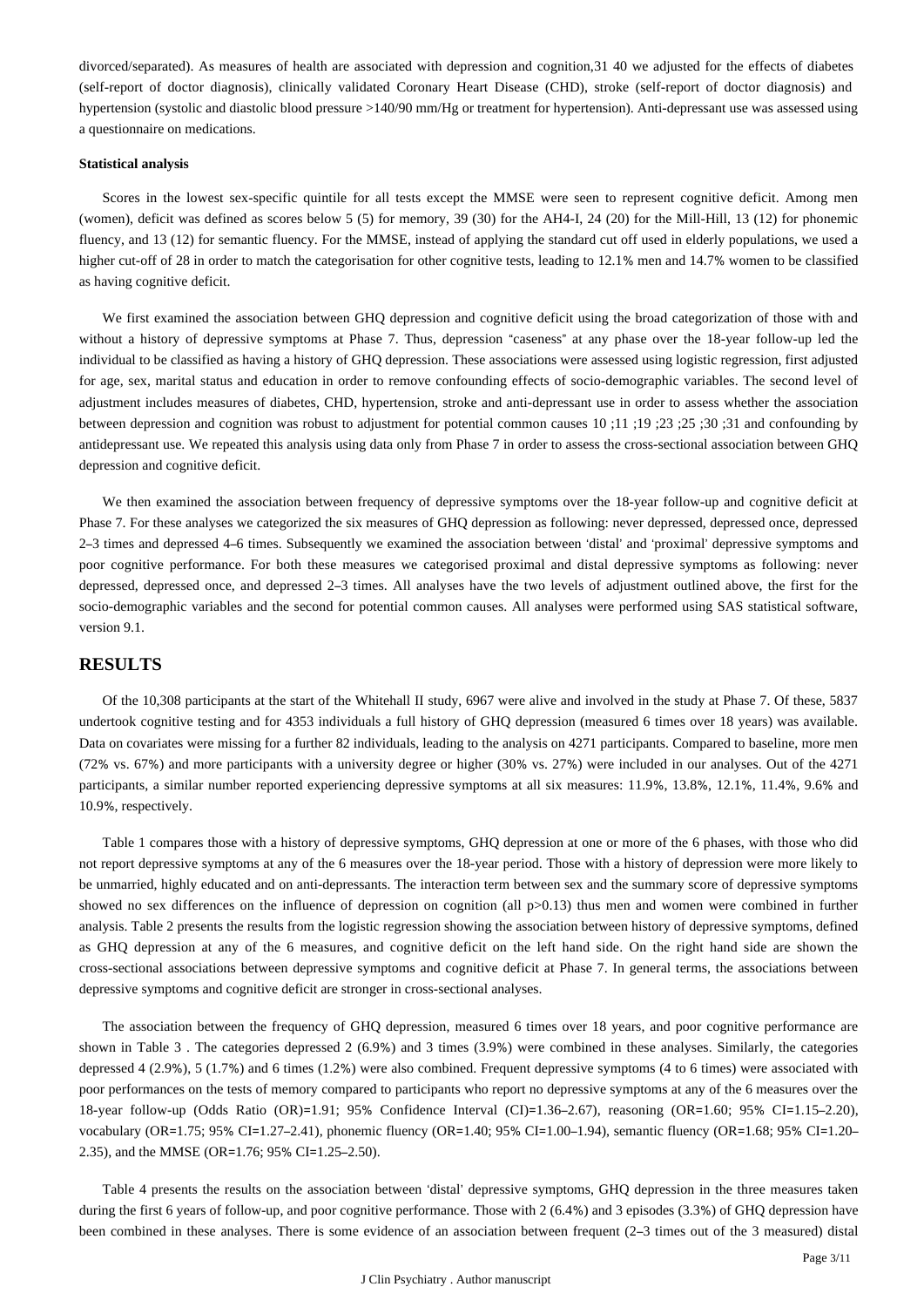depressive symptoms and poor memory (OR=1.49; 95% CI=1.14–1.95) and semantic fluency (OR=1.35; 95% CI=1.03–1.76). Table 5 presents the results for 'proximal' depressive symptoms, depressive symptoms in the 6 years before the measure of cognition. Here again, two (4.3%) and three (3.6%) episodes of depression have been combined for the analyses. Frequent 'proximal' depressive symptoms (2–3 times out of the 3 measured) was associated with poor performance on all tests (ORs 1.5 to 1.8 for the tests).

## **DISCUSSION**

A quick look at our results would suggest that the association between depressive symptoms and cognitive deficit in late midlife is being driven by cross-sectional associations. However, this interpretation does not take into account the fact that depressive episodes tend to cluster in individuals. 49% of those with (distal) GHQ depression at Phases 1, 2 or 3 also had (proximal) depressive symptoms at Phases 5, 6 or 7. Furthermore, 43% of those with 2–3 episodes of 'distal' depressive symptoms also had 2–3 episodes of 'proximal' depressive symptoms. The persistence effect is stronger when looking at all 6 measures of GHQ depression over the 18-year period. In all, 250 participants reported depressive episodes between 4 and 6 times over the total follow-up period; out of these 210 (84%) had 2–3 episodes of 'distal' and 218 (87%) reported 'proximal' depressive symptoms. Thus, clearly a subgroup of individuals report persistent depressive symptoms and our results suggest that it is this group that has greater risk of cognitive deficits in late midlife.

The association between depressive symptoms and cognition, impaired cognition or dementia has been much examined in the research literature. There is a general consensus that it is important to examine the temporal aspect of this association in order to make sense of the three different explanations of this association: depression as a cause or a consequence of cognitive decline, plus the common cause hypothesis. Considerable attention has been paid to separating the cross-sectional from the longitudinal associations6 ;7 and examining either multiple waves of data on cognition10 –14 or dementia16 –31 . Less attention has been paid to measuring depression over the adult lifecourse. The exceptions are studies that assess history of depression20 ;27 ;28 ;49 ;49 . However, two of these studies measure depression history retrospectively, 24 ;27 and are likely to suffer from some recall bias, particularly as they are based on the elderly. The other two studies use medical data to show increased risk of cognitive deficit with increases in the number of episodes of depressive disorders28 or with recurrent depression49 . One of these used data on hospital admissions for affective disorders28 and the other was on an elderly sample and used data drawn from physician records49 .

A recent meta-analysis examined the association between depression and Alzheimer's disease (AD) and reported an OR of 2.02 (95% CI=1.80–2.26) for AD among those with a history of depression36 . The review also found a positive association between a longer interval between the diagnosis of depression and an increased risk of AD, in the few studies where it was available. The conclusion reached by the review was that depression appears to be a risk factor rather than a prodrome of AD. However, subsequent work continues to show inconsistent results. Data from the Rush Religious Orders Study50 and the Rotterdam Scan study35 suggest no increase in depressive symptoms during the prodromal phase of dementia but a Swedish Twin study found the contrary.51 Finally, another study found only " severe" depression to be a risk factor for dementia.32 However, in studies on the elderly, when the risk factor being examined is influenced by early subclinical stages of disease, protopathic bias is a real concern. Studies like ours that shift the observation window to midlife are likely to be unbiased in this regard. Our results suggest that multiple or persistent episodes of depressive symptoms are associated with greater risk of cognitive deficits. The association of frequent proximal depressive episodes with cognition was somewhat more robust than that with frequent distal depressive episodes. However, in further analyses (not shown but available on request) we excluded all individuals with distal episodes and the associations for proximal episodes were much reduced. Thus, clearly it is persistent depressive symptoms that are either a risk factor or identify a group of individuals at risk of cognitive deficits.

Of the studies examining dementia as an outcome, a majority have focussed on AD11 ;17 ;21 ;22 ;24 –27 ;29 ;30 ;36 , which implicates deficits in memory38 ;39 . Our results suggest a consistent effect of depressive symptoms (history, cross-sectional, distal, proximal and overall frequency) on memory deficits. One study on the elderly reported recurrent depression or history of depression to be characterized by deficits in memory49 , suggesting that memory might be particularly vulnerable domain. However, another study in which depressive symptoms were associated with an increased risk of mild cognitive impairment (MCI) showed stronger effects for the MCI subtype without memory impairment15 . In general terms, the mechanisms behind the association between depression and cognition remain little understood. It has been suggested that the link between depression and cognition can be attributed to vascular disease10 ;11 ; 19 ;23 ;25 ;30 ;31 , reflecting the common cause hypothesis. In our data, as in other studies,52 statistical adjustment for vascular disease did not much change the association between persistent depressive symptoms and cognitive deficit.

Our study has several strengths and limitations. The strengths lie in the size of the study; the 6 measures of depressive symptoms over 18 years and multiple measures of cognition. A further strength is the examination of the link between depression and cognition in an age-group where incipient dementia is less likely to be a confounding factor. The limitations are mostly to do with the scale used to assess depression. The GHQ depression scale used is only a part of the seven item depression scale of the GHQ 28. GHQ depression is also best considered to be a measure of depressive symptoms, and should not be equated with clinically diagnosed depression42 . It is essentially a measure of self-reported depressive symptoms and although reliable, it does not indicate the severity of depression. There is some evidence to suggest that major depression has a stronger effect on cognitive impairment4 ;32 . Nevertheless, our six measures of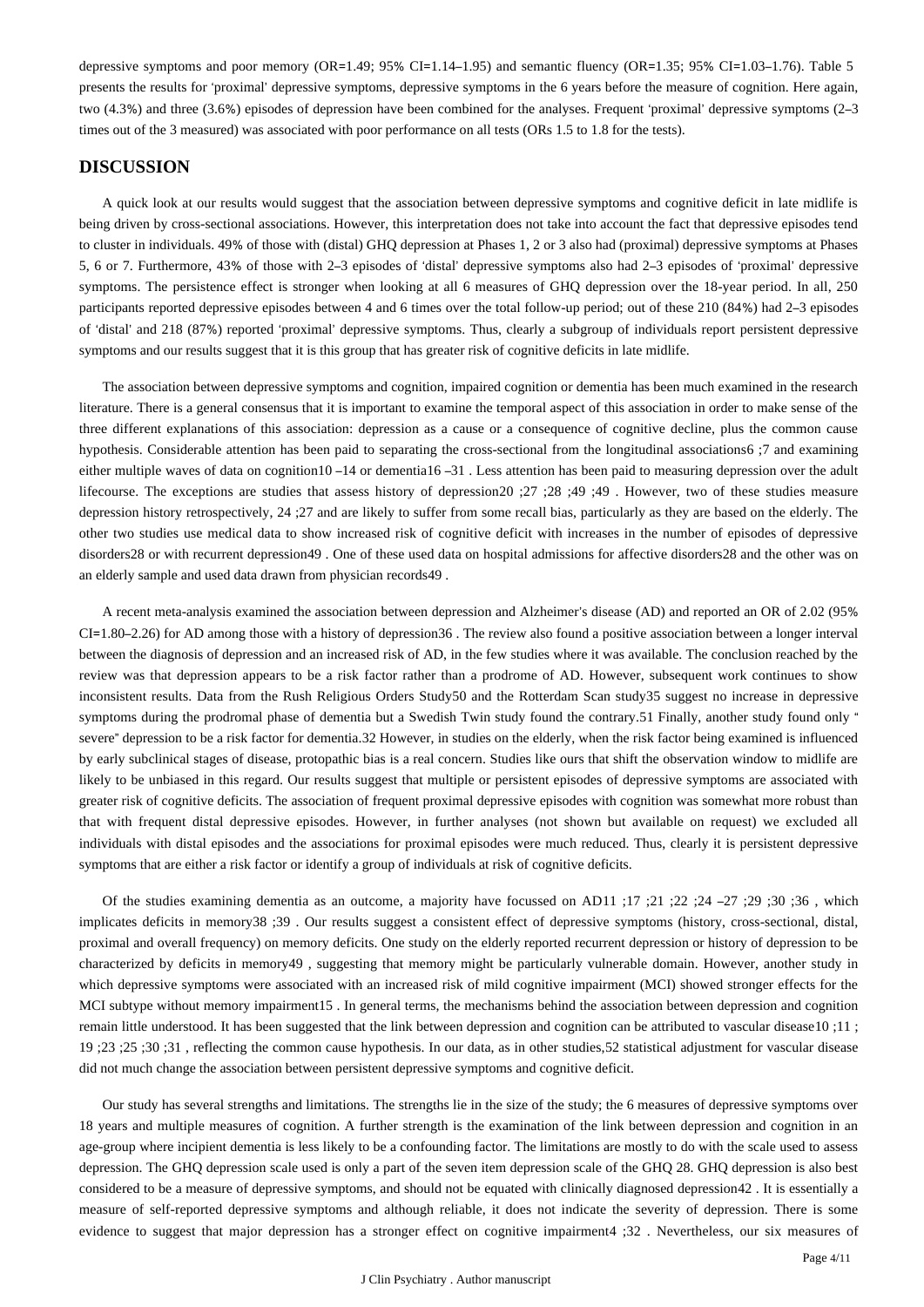depressive symptoms are a good measure of persistent depression. A further limitation is that no data were available for cognition at baseline and thus it remains unclear to what extent cognitive functioning at study entry determined subsequent trajectories of depression. Finally, the Whitehall II study is based on white-collar civil servants and is not representative of the general population, limiting the generalisability of our results.

In conclusion, our study of middle-aged adults from the Whitehall II cohort shows that persistent depressive symptoms are a risk factor for cognition in late midlife. This association is independent of vascular risk factors and appears to implicate memory in particular. Of the three hypotheses put forward to explain the association between depression and cognition – depression as a cause or a consequence and the common cause hypothesis – we did not examine the hypothesis that depression was a consequence of declining cognition. However, there was little evidence of vascular diseases explaining away the association between persistent depressive symptoms and cognition. Our results suggest an association between persistent depressive symptoms and poor cognitive function in late midlife. However, whether this association is causal remains unclear as the precise mechanisms linking depression to cognitive functioning remain to be elucidated.

### **Ackowledgements:**

**Financial support:** AS-M is supported by a "European Young Investigator Award" from the European Science Foundation. MM (research professorship), TNA was supported by the Academy of Finland (grants no: 117604, 124322) and JEF are supported by the MRC (G8802774). The Whitehall II study has been supported by grants from the British Medical Research Council (MRC); the British Heart Foundation; National Heart, Lung, and Blood Institute, NIH (R01HL036310); the National Institute on Aging, NIH (R01AG013196; R01AG034454).

We thank all of the participating civil service departments and their welfare, personnel, and establishment officers; the British Occupational Health and Safety Agency; the British Council of Civil Service Unions; all participating civil servants in the Whitehall II study; and all members of the Whitehall II study team.

#### **References:**

Reference List

- 1 . Denihan A , Kirby M , Bruce I , Cunningham C , Coakley D , Lawlor BA . Three-year prognosis of depression in the community-dwelling elderly . Br J Psychiatry . 2000 ;  $176 \cdot 453 - 457$
- 2 . Ritchie K , Lovestone S . The dementias . Lancet . 2002 ; 360 : 1759 1766
- 3 . Arve S , Tilvis RS , Lehtonen A , Valvanne J , Sairanen S . Coexistence of lowered mood and cognitive impairment of elderly people in five birth cohorts . Aging (Milano)  $1999 \cdot 11 \cdot 90 - 95$
- 4 . Airaksinen E , Larsson M , Lundberg I , Forsell Y . Cognitive functions in depressive disorders: evidence from a population-based study . Psychol Med . 2004 ; 34 : 83 91
- 5 . Bierman EJ , Comijs HC , Jonker C , Beekman AT . Effects of anxiety versus depression on cognition in later life . Am J Geriatr Psychiatry . 2005 ; 13 : 686 693
- 6 . Dufouil C , Fuhrer R , Dartigues JF , Alperovitch A . Longitudinal analysis of the association between depressive symptomatology and cognitive deterioration . Am J Epidemiol . 1996 ; 144 : 634 - 641
- 7 . Ganguli M , Du Y , Dodge HH , Ratcliff GG , Chang CC . Depressive symptoms and cognitive decline in late life: a prospective epidemiological study . Arch Gen Psychiatry . 2006 ; 63 : 153 - 160
- 8 . Rabbitt P , Donlan C , Watson P , McInnes L , Bent N . Unique and interactive effects of depression, age, socioeconomic advantage, and gender on cognitive performance of normal healthy older people . Psychol Aging . 1995 ; 10 : 307 - 313
- 9 . Vinkers DJ , Gussekloo J , Stek ML , Westendorp RG , van der Mast RC . Temporal relation between depression and cognitive impairment in old age: prospective population based study . BMJ . 2004 ; 329 : 881 -
- 10 . Bassuk SS , Berkman LF , Wypij D . Depressive symptomatology and incident cognitive decline in an elderly community sample . Arch Gen Psychiatry . 1998 ; 55 : 1073 - 1081
- 11 . Geerlings MI , Schoevers RA , Beekman AT . Depression and risk of cognitive decline and Alzheimer's disease. Results of two prospective community-based studies in The Netherlands . Br J Psychiatry . 2000 ; 176 : 568 - 575
- 12 . Paterniti S , Verdier-Taillefer MH , Dufouil C , Alperovitch A . Depressive symptoms and cognitive decline in elderly people. Longitudinal study . Br J Psychiatry . 2002 ; 181 : 406 - 410
- 13 . Wilson RS , Mendes de Leon CF , Bennett DA , Bienias JL , Evans DA . Depressive symptoms and cognitive decline in a community population of older persons . J Neurol Neurosurg Psychiatry . 2004 ; 75 : 126 - 129
- 14 . Yaffe K , Blackwell T , Gore R , Sands L , Reus V , Browner WS . Depressive symptoms and cognitive decline in nondemented elderly women: a prospective study . Arch Gen Psychiatry . 1999 ; 56 : 425 - 430
- 15 . Ravaglia G , Forti P , Lucicesare A . Prevalent depressive symptoms as a risk factor for conversion to mild cognitive impairment in an elderly Italian cohort . Am J Geriatr Psychiatry . 2008 ; 16 : 834 - 843
- 16 . Baldwin RC , Gallagley A , Gourlay M , Jackson A , Burns A . Prognosis of late life depression: a three-year cohort study of outcome and potential predictors . Int J Geriatr Psychiatry . 2006 ; 21 : 57 - 63
- 17 . Andersen K , Lolk A , Kragh-Sorensen P , Petersen NE , Green A . Depression and the risk of Alzheimer disease . Epidemiology . 2005 ; 16 : 233 238
- 18 . Buntinx F , Kester A , Bergers J , Knottnerus JA . Is depression in elderly people followed by dementia? A retrospective cohort study based in general practice . Age Ageing . 1996 ; 25 : 231 - 233
- 19 . Chen P , Ganguli M , Mulsant BH , DeKosky ST . The temporal relationship between depressive symptoms and dementia: a community-based prospective study . Arch Gen Psychiatry . 1999 ; 56 : 261 - 266
- 20 . Cooper B , Holmes C . Previous psychiatric history as a risk factor for late-life dementia: a population-based case-control study . Age Ageing . 1998 ; 27 : 181 188
- 21 . Dal Forno G , Palermo MT , Donohue JE , Karagiozis H , Zonderman AB , Kawas CH . Depressive symptoms, sex, and risk for Alzheimer's disease . Ann Neurol . 2005 ; 57 : 381 - 387
- 22 . Devanand DP , Sano M , Tang MX . Depressed mood and the incidence of Alzheimer's disease in the elderly living in the community . Arch Gen Psychiatry . 1996 ; 53 : 175 - 182
- 23 . Fuhrer R , Dufouil C , Dartigues JF . Exploring sex differences in the relationship between depressive symptoms and dementia incidence: prospective results from the PAQUID Study . J Am Geriatr Soc . 2003 ; 51 : 1055 - 1063
- 24 . Green RC , Cupples LA , Kurz A . Depression as a risk factor for Alzheimer disease: the MIRAGE Study . Arch Neurol . 2003 ; 60 : 753 759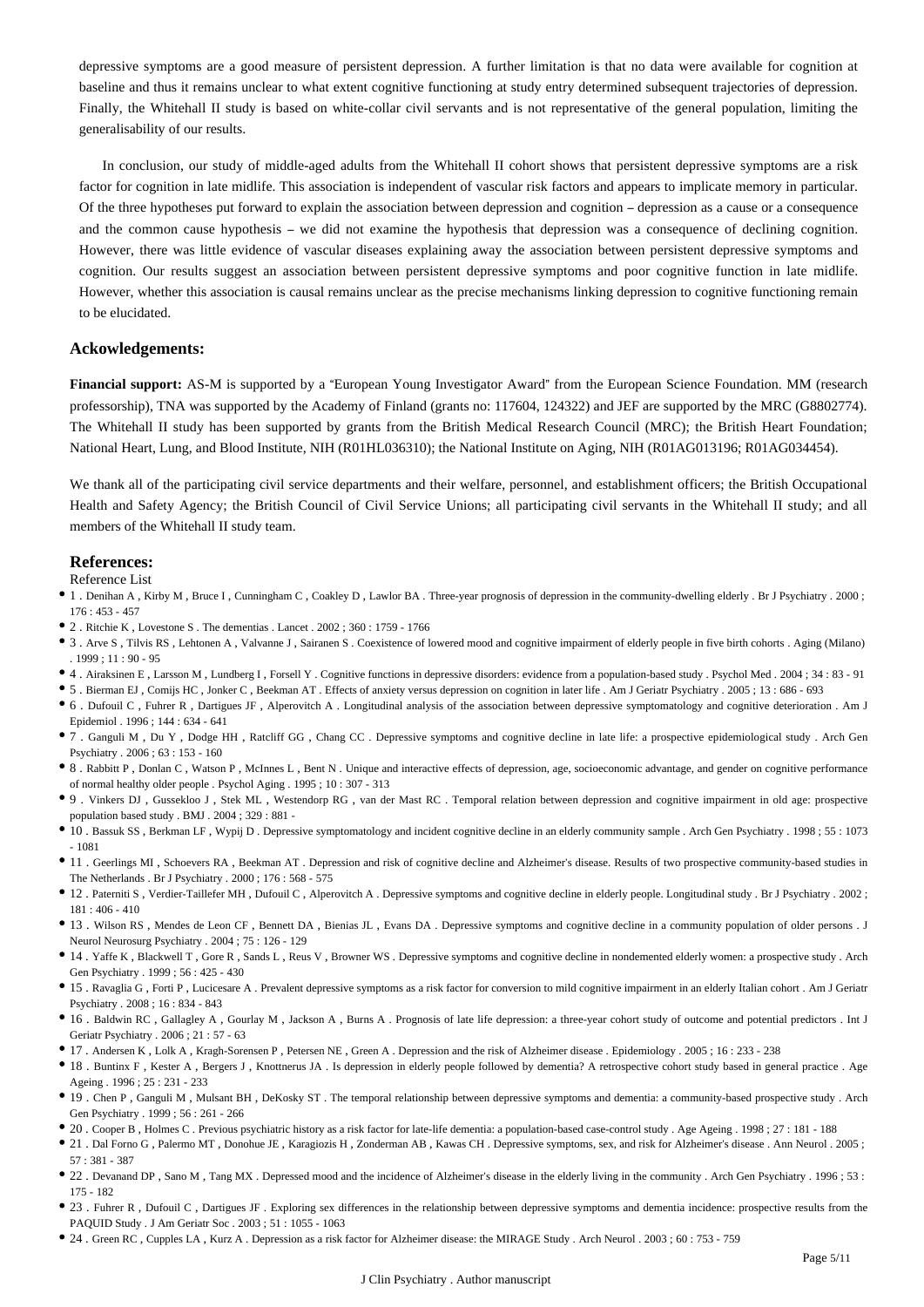- 25 . Heun R, Kockler M, Ptok U. Depression in Alzheimer's disease: is there a temporal relationship between the onset of depression and the onset of dementia? . Eur Psychiatry . 2002 ; 17 : 254 - 258
- 26 . Holtzer R , Scarmeas N , Wegesin DJ . Depressive symptoms in Alzheimer's disease: natural course and temporal relation to function and cognitive status . J Am Geriatr Soc . 2005 ; 53 : 2083 - 2089
- 27 . Jorm AF , van Duijn CM , Chandra V . Psychiatric history and related exposures as risk factors for Alzheimer's disease: a collaborative re-analysis of case-control studies. EURODEM Risk Factors Research Group . Int J Epidemiol . 1991 ; 20 : (Suppl 2 ) S43 - S47
- 28 . Kessing LV , Andersen PK . Does the risk of developing dementia increase with the number of episodes in patients with depressive disorder and in patients with bipolar disorder? . J Neurol Neurosurg Psychiatry . 2004 ; 75 : 1662 - 1666
- 29 . Migliorelli R , Teson A , Sabe L , Petracchi M , Leiguarda R , Starkstein SE . Prevalence and correlates of dysthymia and major depression among patients with Alzheimer 's disease . Am J Psychiatry . 1995 ; 152 : 37 - 44
- 30 . Steffens DC , Plassman BL , Helms MJ , Welsh-Bohmer KA , Saunders AM , Breitner JC . A twin study of late-onset depression and apolipoprotein E epsilon 4 as risk factors for Alzheimer's disease . Biol Psychiatry . 1997 ; 41 : 851 - 856
- 31 . Wilson RS , Barnes LL , Mendes de Leon CF . Depressive symptoms, cognitive decline, and risk of AD in older persons . Neurology . 2002 ; 59 : 364 370
- 32 . Chen R , Hu Z , Wei L , Qin X , McCracken C , Copeland JR . Severity of depression and risk for subsequent dementia: cohort studies in China and the UK . Br J Psychiatry . 2008 ; 193 : 373 - 377
- 33 . Solfrizzi V , D'Introno A , Colacicco AM . Incident occurrence of depressive symptoms among patients with mild cognitive impairment the Italian longitudinal study on aging . Dement Geriatr Cogn Disord . 2007 ; 24 : 55 - 64
- 34 . Sachs-Ericsson N , Joiner T , Plant EA , Blazer DG . The influence of depression on cognitive decline in community-dwelling elderly persons . Am J Geriatr Psychiatry .  $2005 : 13 : 402 - 408$
- 35 . Geerlings MI , den HT , Koudstaal PJ , Hofman A , Breteler MM . History of depression, depressive symptoms, and medial temporal lobe atrophy and the risk of Alzheimer disease . Neurology . 2008 ; 70 : 1258 - 1264
- 36 . Ownby RL , Crocco E , Acevedo A , John V , Loewenstein D . Depression and risk for Alzheimer disease: systematic review, meta-analysis, and metaregression analysis . Arch Gen Psychiatry . 2006 ; 63 : 530 - 538
- 37 . Alzheimer's Disease International . World Alzheimer Report . 2009 ; Ref Type: Online Source
- 38 . Petersen RC , Doody R , Kurz A . Current concepts in mild cognitive impairment . Arch Neurol . 2001 ; 58 : 1985 1992
- 39 . Morris JC , Storandt M , Miller JP . Mild cognitive impairment represents early-stage Alzheimer disease . Arch Neurol . 2001 ; 58 : 397 405
- 40 . Barnes DE , Alexopoulos GS , Lopez OL , Williamson JD , Yaffe K . Depressive symptoms, vascular disease, and mild cognitive impairment: findings from the Cardiovascular Health Study . Arch Gen Psychiatry . 2006 ; 63 : 273 - 279
- 41 . Marmot MG , Smith GD , Stansfeld S . Health inequalities among British civil servants: the Whitehall II study . Lancet . 1991 ; 337 : 1387 1393
- 42 . Stansfeld SA , North FM , White I , Marmot MG . Work characteristics and psychiatric disorder in civil servants in London . J Epidemiol Community Health . 1995 ; 49 : 48 - 53
- 43 . Goldberg DP . The detection of psychiatric illness by questionnaire . 1972 ; London, UK Oxford University Press ; Ref Type: Serial (Book, Monograph)
- 44 . Goldberg DP , Hillier VF . A scaled version of the General Health Questionnaire . Psychol Med . 1979 ; 9 : 139 145
- 45 . Heim AW . AH 4 group test of general Intelligence . Windsor, UK NFER-Nelson Publishing Company Ltd ; 1970 ;
- 46 . Raven JC . Guide to using the Mill Hill vocabulary test with progressive matrices . London, UK HK Lewis ; 1965 ;
- 47 . Borkowski JG , Benton AL , Spreen O . Word fluency and brain damage . Neuropsychologica . 1967 ; 5 : 135 140
- 48 . Folstein MF , Folstein SE , McHugh PR . "Mini-mental state". A practical method for grading the cognitive state of patients for the clinician . J Psychiatr Res . 1975 ; 12 : 189 - 198
- 49 . Rapp MA , Dahlman K , Sano M , Grossman HT , Haroutunian V , Gorman JM . Neuropsychological differences between late-onset and recurrent geriatric major depression . Am J Psychiatry . 2005 ; 162 : 691 - 698
- 50 . Wilson RS , Arnold SE , Beck TL , Bienias JL , Bennett DA . Change in depressive symptoms during the prodromal phase of Alzheimer disease . Arch Gen Psychiatry . 2008 ; 65 : 439 - 445
- 51 . Brommelhoff JA , Gatz M , Johansson B , McArdle JJ , Fratiglioni L , Pedersen NL . Depression as a risk factor or prodromal feature for dementia? Findings in a population-based sample of Swedish twins . Psychol Aging . 2009 ; 24 : 373 - 384
- 52 . Luchsinger JA , Honig LS , Tang MX , Devanand DP . Depressive symptoms, vascular risk factors, and Alzheimer's disease . Int J Geriatr Psychiatry . 2008 ; 23 : 922 928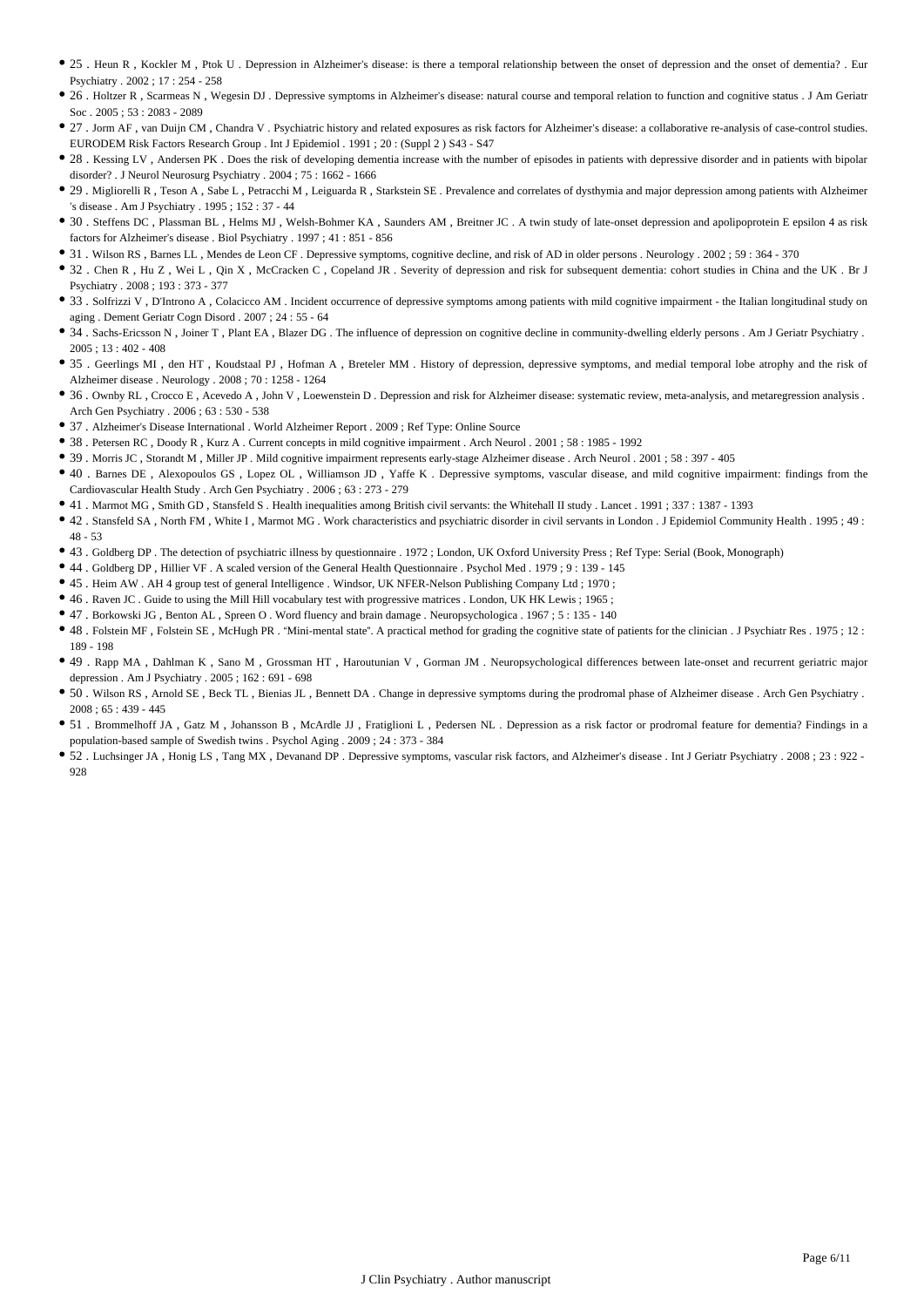Sample characteristics at Phase 7 of those with those with and without a history of depressive symptoms.

|                               | <b>MEN</b>      |                               |          | <b>WOMEN</b>    |                              |          |
|-------------------------------|-----------------|-------------------------------|----------|-----------------|------------------------------|----------|
|                               | Ever depressed  | Never depressed $\frac{1}{2}$ | p        | Ever depressed  | Never depressed <sup>1</sup> | p        |
|                               | $N=965(31.4\%)$ | $N=2111(68.6\%)$              |          | $N=454(38.0\%)$ | $N=741(62.0\%)$              |          |
| Age $(M(SD))$                 | 60.4(5.9)       | 61.4(6.0)                     | < 0.0001 | 61.1(6.0)       | 61.5(6.2)                    | 0.37     |
| % Married                     | 757 (78.5 %)    | 1820 (86.2 %)                 | < 0.0001 | 238 (52.4 %)    | 443 (59.8 %)                 | 0.01     |
| % University degree or higher | $347(36.0\%)$   | 658 (31.2 %)                  | 0.009    | 121(26.7%)      | $141(19.0\%)$                | 0.002    |
| % Coronary Heart Disease      | 94(9.7%)        | 204(9.7%)                     | 0.94     | $38(8.4\%)$     | 57 (7.7 %)                   | 0.67     |
| % Diabetes                    | $221(22.9\%)$   | $529(25.1\%)$                 | 0.20     | 98(21.6%)       | $180(24.3\%)$                | 0.28     |
| % Hypertension                | 365(37.8%)      | 809 (38.3 %)                  | 0.80     | 159 (35.0 %)    | $315(42.5\%)$                | 0.01     |
| % Stroke                      | $32(3.3\%)$     | 58 (2.8 %)                    | 0.38     | $10(2.2\%)$     | $15(2.0\%)$                  | 0.83     |
| % Anti-depressant medication  | 58 (6.0 %)      | $26(1.2\%)$                   | < 0.0001 | $34(7.5\%)$     | $18(2.4\%)$                  | < 0.0001 |

<sup>†</sup> Depressed one or more times over the 6 waves of measurement.

‡ Not depressed at any of the 6 measures over the 18-year follow-up.

M mean, SD standard deviation.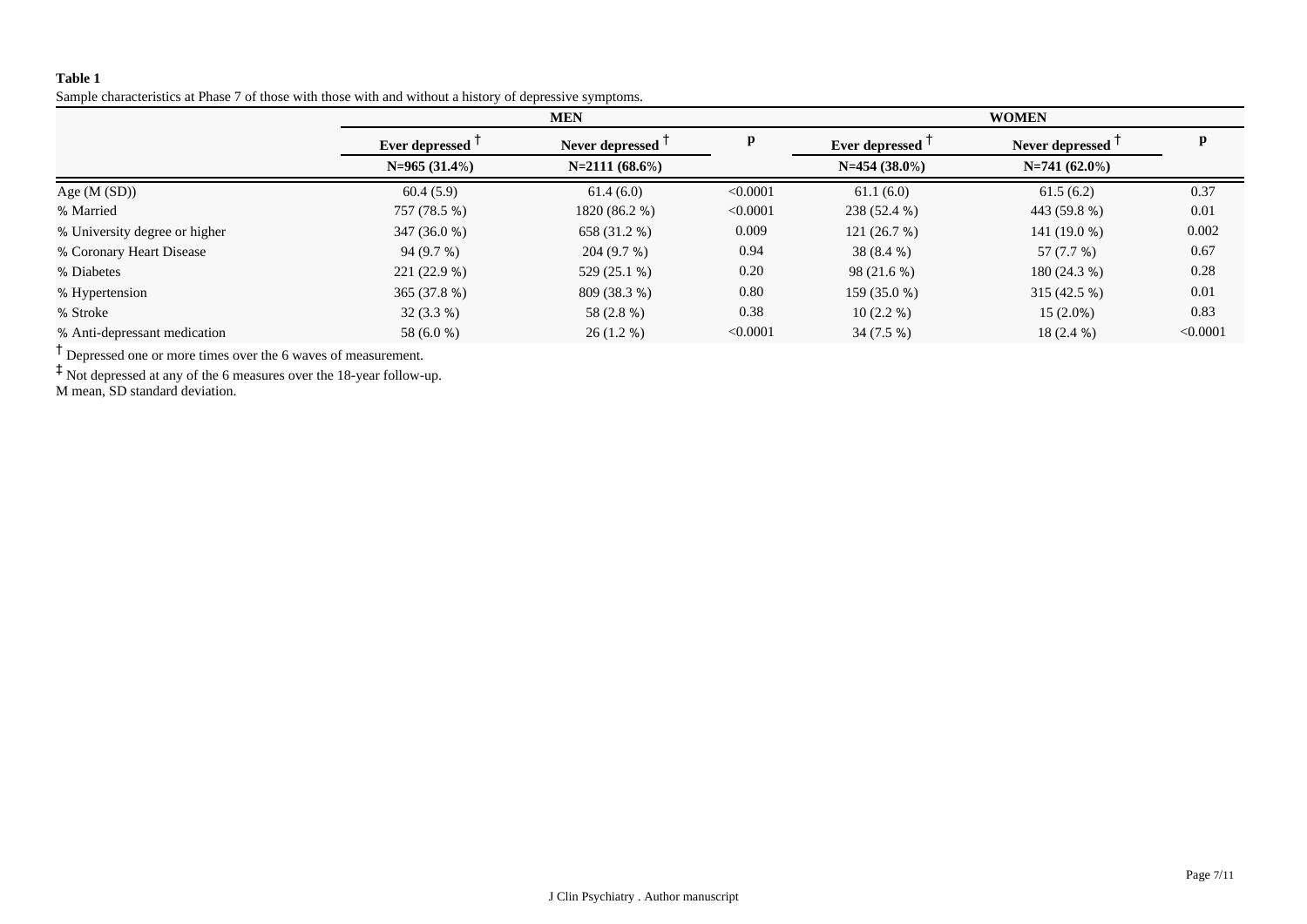Association between depressive symptoms (history, and cross-sectionally) and cognitive deficit  $^{\dagger}$  at Phase 7.

|                                                              | History of depressive symptoms and cognition |                                                            | Cross-sectional association between depressive symptoms and cognition |                             |
|--------------------------------------------------------------|----------------------------------------------|------------------------------------------------------------|-----------------------------------------------------------------------|-----------------------------|
|                                                              |                                              | Never Depressed <sup>‡</sup> Ever (once or more Depressed) | Not Depressed at Phase 7                                              | <b>Depressed at Phase 7</b> |
|                                                              | $N=2852(66.8\%)$                             | $N=1419(33.2%)$                                            | $N=3805(89.1\%)$                                                      | $N=466(10.9\%)$             |
|                                                              |                                              | OR (95% CI)                                                |                                                                       | OR (95% CI)                 |
| <b>Memory</b>                                                |                                              |                                                            |                                                                       |                             |
| adjusted for age, sex, marital status & education            |                                              | $1.20(1.00-1.45)^{*}$                                      |                                                                       | $1.38(1.06-1.80)$ *         |
| + diabetes, CHD, hypertension, stroke, & anti-depressant use |                                              | $1.19(0.99 - 1.43)$                                        |                                                                       | $1.36(1.04 - 1.77)^*$       |
| <b>AH4-I</b> (reasoning)                                     |                                              |                                                            |                                                                       |                             |
| adjusted for age, sex, marital status & education            |                                              | $1.26(1.07-1.49)^{*}$                                      |                                                                       | $1.46(1.14-1.86)$ *         |
| + diabetes, CHD, hypertension, stroke, & anti-depressant use |                                              | $1.28(1.08-1.51)^{*}$                                      |                                                                       | $1.46(1.14 - 1.87)^{*}$     |
| Mill Hill (vocabulary)                                       |                                              |                                                            |                                                                       |                             |
| adjusted for age, sex, marital status & education            |                                              | $1.14(0.96 - 1.34)$                                        |                                                                       | $1.40(1.10-1.78)$ *         |
| + diabetes, CHD, hypertension, stroke, & anti-depressant use |                                              | $1.14(0.96 - 1.35)$                                        |                                                                       | $1.39(1.10-1.77)$ *         |
| <b>Phonemic fluency</b>                                      |                                              |                                                            |                                                                       |                             |
| adjusted for age, sex, marital status & education            |                                              | $1.11(0.94 - 1.32)$                                        |                                                                       | $1.24(0.97-1.60)$           |
| + diabetes, CHD, hypertension, stroke, & anti-depressant use |                                              | $1.11(0.94 - 1.32)$                                        |                                                                       | $1.22(0.94 - 1.58)$         |
| <b>Semantic fluency</b>                                      |                                              |                                                            |                                                                       |                             |
| adjusted for age, sex, marital status & education            |                                              | $1.19(1.00-1.42)^{*}$                                      |                                                                       | $1.40(1.10-1.80)$ *         |
| + diabetes, CHD, hypertension, stroke, & anti-depressant use |                                              | $1.19(1.00-1.42)$ *                                        |                                                                       | $1.37(1.05-1.77)^{*}$       |
| <b>MMSE</b>                                                  |                                              |                                                            |                                                                       |                             |
| adjusted for age, sex, marital status & education            |                                              | $1.08(0.89 - 1.32)$                                        |                                                                       | $1.24(0.93 - 1.64)$         |
| + diabetes, CHD, hypertension, stroke, & anti-depressant use |                                              | $1.05(0.86 - 1.29)$                                        |                                                                       | $1.17(0.88 - 1.56)$         |

† Worst sex-specific quintile of cognitive function at Phase 7; covariates drawn from Phase 7.

‡ Not depressed at any of the 6 measures over the 18-year follow-up.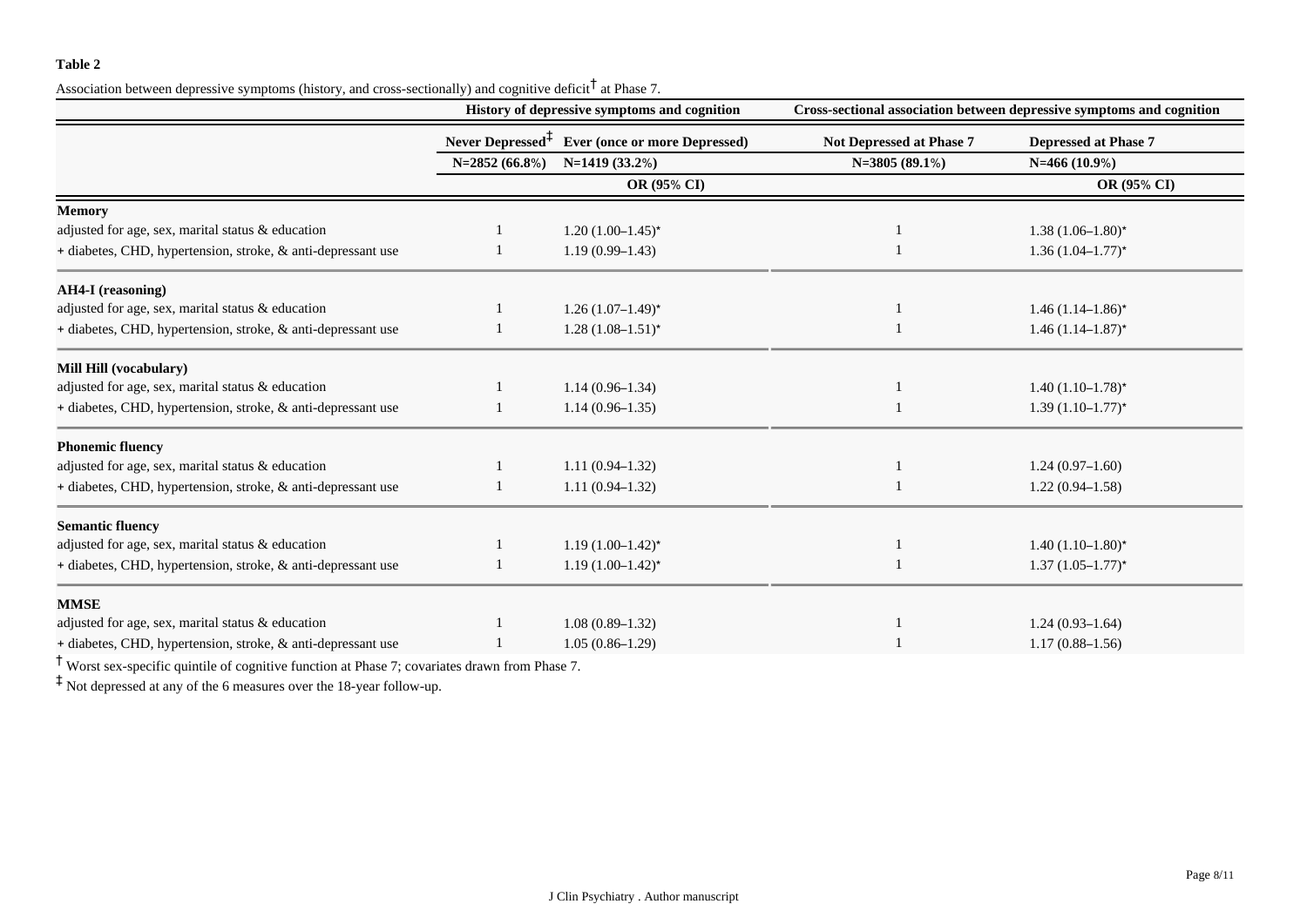The association between frequency of depressive symptoms over 18 years and cognitive deficit  $\dagger$  at phase 7.

|                                                              | Never Depressed <sup>+</sup> | Depressed 1 time    | Depressed 2 or 3 times | Depressed 4, 5 or 6 times |  |
|--------------------------------------------------------------|------------------------------|---------------------|------------------------|---------------------------|--|
|                                                              | N=2852 (66.8%)               | $N=706(16.5%)$      | $N=463(10.8\%)$        | $N=250(5.9\%)$            |  |
|                                                              | ref                          | <b>OR (95% CI)</b>  | <b>OR (95% CI)</b>     | <b>OR (95% CI)</b>        |  |
| <b>Memory</b>                                                |                              |                     |                        |                           |  |
| adjusted for age, sex, marital status $\&$ education         |                              | $0.95(0.74 - 1.22)$ | $1.27(0.96 - 1.67)$    | $1.92 (1.38 - 2.66)^*$    |  |
| + diabetes, CHD, hypertension, stroke, & anti-depressant use |                              | $0.95(0.74 - 1.22)$ | $1.26(0.96 - 1.66)$    | $1.91 (1.36 - 2.67)^*$    |  |
| AH4-I (reasoning)                                            |                              |                     |                        |                           |  |
| adjusted for age, sex, marital status & education            |                              | $1.16(0.93 - 1.44)$ | $1.26(0.98-1.63)$      | $1.60(1.16-2.20)$ *       |  |
| + diabetes, CHD, hypertension, stroke, & anti-depressant use |                              | $1.18(0.95 - 1.47)$ | $1.28(0.99 - 1.66)$    | $1.60 (1.15 - 2.20)^*$    |  |
| Mill Hill (vocabulary)                                       |                              |                     |                        |                           |  |
| adjusted for age, sex, marital status & education            |                              | $1.08(0.87-1.34)$   | $0.93(0.72 - 1.22)$    | $1.75$ $(1.28 - 2.40)^*$  |  |
| + diabetes, CHD, hypertension, stroke, & anti-depressant use |                              | $1.10(0.88 - 1.36)$ | $0.94(0.72 - 1.23)$    | $1.75(1.27-2.41)^{*}$     |  |
| <b>Phonemic fluency</b>                                      |                              |                     |                        |                           |  |
| adjusted for age, sex, marital status & education            |                              | $1.06(0.85-1.33)$   | $1.04(0.80-1.36)$      | $1.43(1.03-1.98)$ *       |  |
| + diabetes, CHD, hypertension, stroke, & anti-depressant use |                              | $1.07(0.86 - 1.34)$ | $1.04(0.80-1.37)$      | $1.40(1.00-1.94)$ *       |  |
| <b>Semantic fluency</b>                                      |                              |                     |                        |                           |  |
| adjusted for age, sex, marital status & education            |                              | $1.01(0.80-1.28)$   | $1.21(0.93 - 1.60)$    | $1.73$ $(1.25-2.40)$ *    |  |
| + diabetes, CHD, hypertension, stroke, & anti-depressant use |                              | $1.03(0.81 - 1.30)$ | $1.22(0.93 - 1.60)$    | $1.68(1.20-2.35)^{*}$     |  |
| <b>MMSE</b>                                                  |                              |                     |                        |                           |  |
| adjusted for age, sex, marital status & education            |                              | $0.95(0.73 - 1.23)$ | $0.91(0.66 - 1.25)$    | $1.90(1.35-2.65)^{*}$     |  |
| + diabetes, CHD, hypertension, stroke, & anti-depressant use |                              | $0.95(0.73 - 1.23)$ | $0.89(0.65 - 1.23)$    | $1.76(1.25-2.50)$ *       |  |

† Worst sex-specific quintile of cognitive function; covariates drawn from Phase 7.

‡ Not depressed at any of the 6 measures over the 18-year follow-up.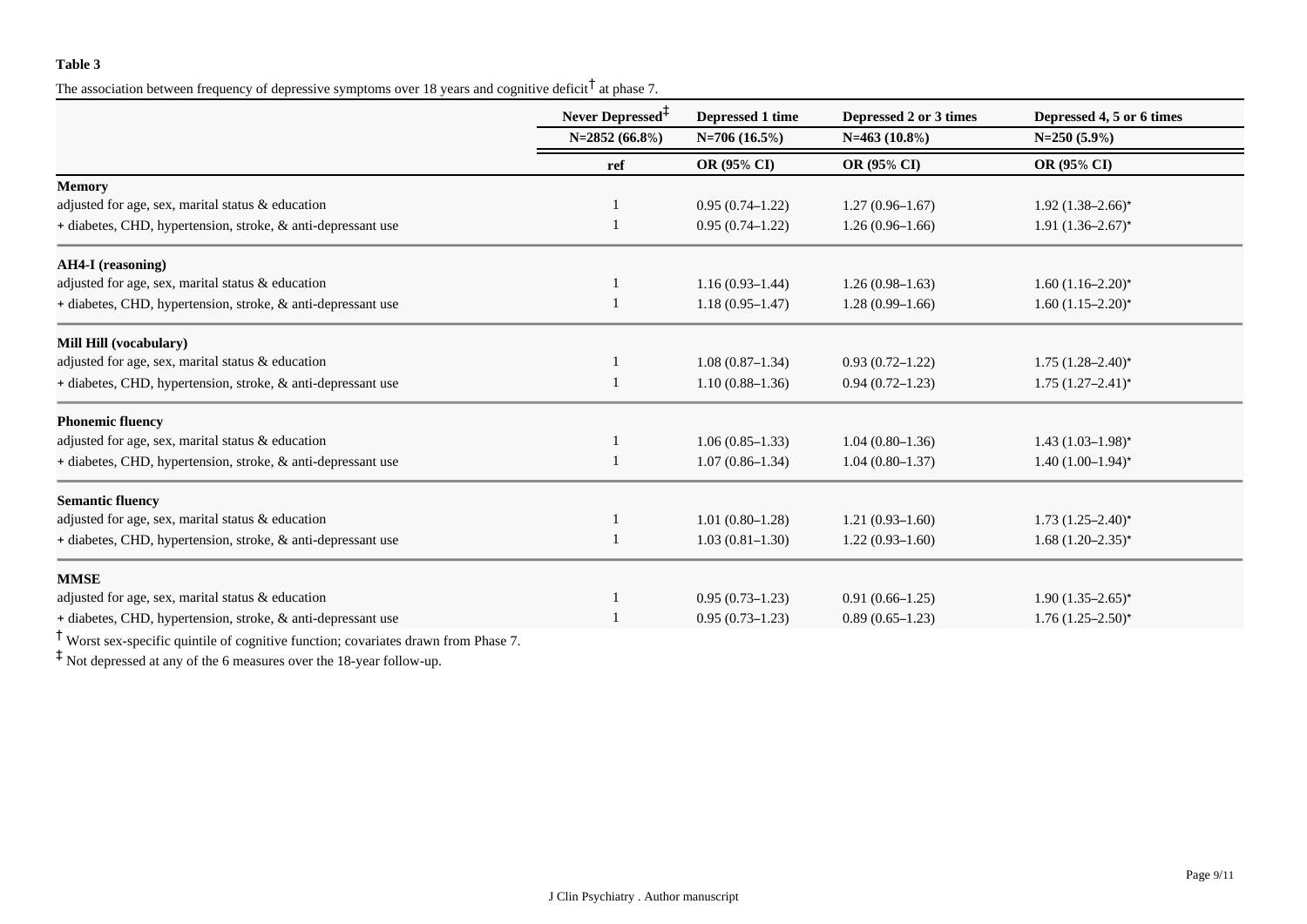The association between frequency of DISTAL depressive symptoms (Phases 1, 2, 3) and cognitive deficit  $^{\dagger}$  at phase 7.

|                                                   | Not Depressed <sup>‡</sup> | Depressed 1 time    | Depressed 2 or 3 times  |  |
|---------------------------------------------------|----------------------------|---------------------|-------------------------|--|
|                                                   | N=3208 (75.1%)             | $N=651(15.2%)$      | $N=412(9.7%)$           |  |
|                                                   |                            | OR (95% CI)         | OR (95% CI)             |  |
| <b>Memory</b>                                     |                            |                     |                         |  |
| adjusted for age, sex, marital status & education |                            | $1.14(0.90-1.45)$   | $1.50(1.14-1.97)$ *     |  |
| + diabetes, CHD & hypertension                    |                            | $1.14(0.90-1.46)$   | $1.49(1.14 - 1.95)^{*}$ |  |
| <b>AH4-I</b> (reasoning)                          |                            |                     |                         |  |
| adjusted for age, sex, marital status & education |                            | $1.13(0.90 - 1.40)$ | $1.22(0.94 - 1.58)$     |  |
| + diabetes, CHD & hypertension                    |                            | $1.14(0.91 - 1.42)$ | $1.20(0.92 - 1.56)$     |  |
| Mill Hill (vocabulary)                            |                            |                     |                         |  |
| adjusted for age, sex, marital status & education |                            | $1.16(0.93 - 1.45)$ | $1.06(0.81-1.39)$       |  |
| + diabetes, CHD & hypertension                    |                            | $1.17(0.94 - 1.46)$ | $1.05(0.80-1.37)$       |  |
| <b>Phonemic fluency</b>                           |                            |                     |                         |  |
| adjusted for age, sex, marital status & education |                            | $0.93(0.74 - 1.17)$ | $1.21(0.93 - 1.57)$     |  |
| + diabetes, CHD & hypertension                    |                            | $0.93(0.74 - 1.18)$ | $1.19(0.92 - 1.56)$     |  |
| <b>Semantic fluency</b>                           |                            |                     |                         |  |
| adjusted for age, sex, marital status & education |                            | $1.20(0.95 - 1.51)$ | $1.36(1.04 - 1.78)^{*}$ |  |
| + diabetes, CHD & hypertension                    |                            | $1.21(0.96-1.52)$   | $1.35(1.03 - 1.76)^{*}$ |  |
| <b>MMSE</b>                                       |                            |                     |                         |  |
| adjusted for age, sex, marital status & education |                            | $0.97(0.74 - 1.26)$ | $1.31(0.98 - 1.76)$     |  |
| + diabetes, CHD & hypertension                    |                            | $0.98(0.74 - 1.28)$ | $1.29(0.96-1.73)$       |  |

† Worst sex-specific quintile of cognitive function at Phase 7; covariates drawn from Phase 3.

‡ Not depressed at the 3 distal measures of depressive symptoms.